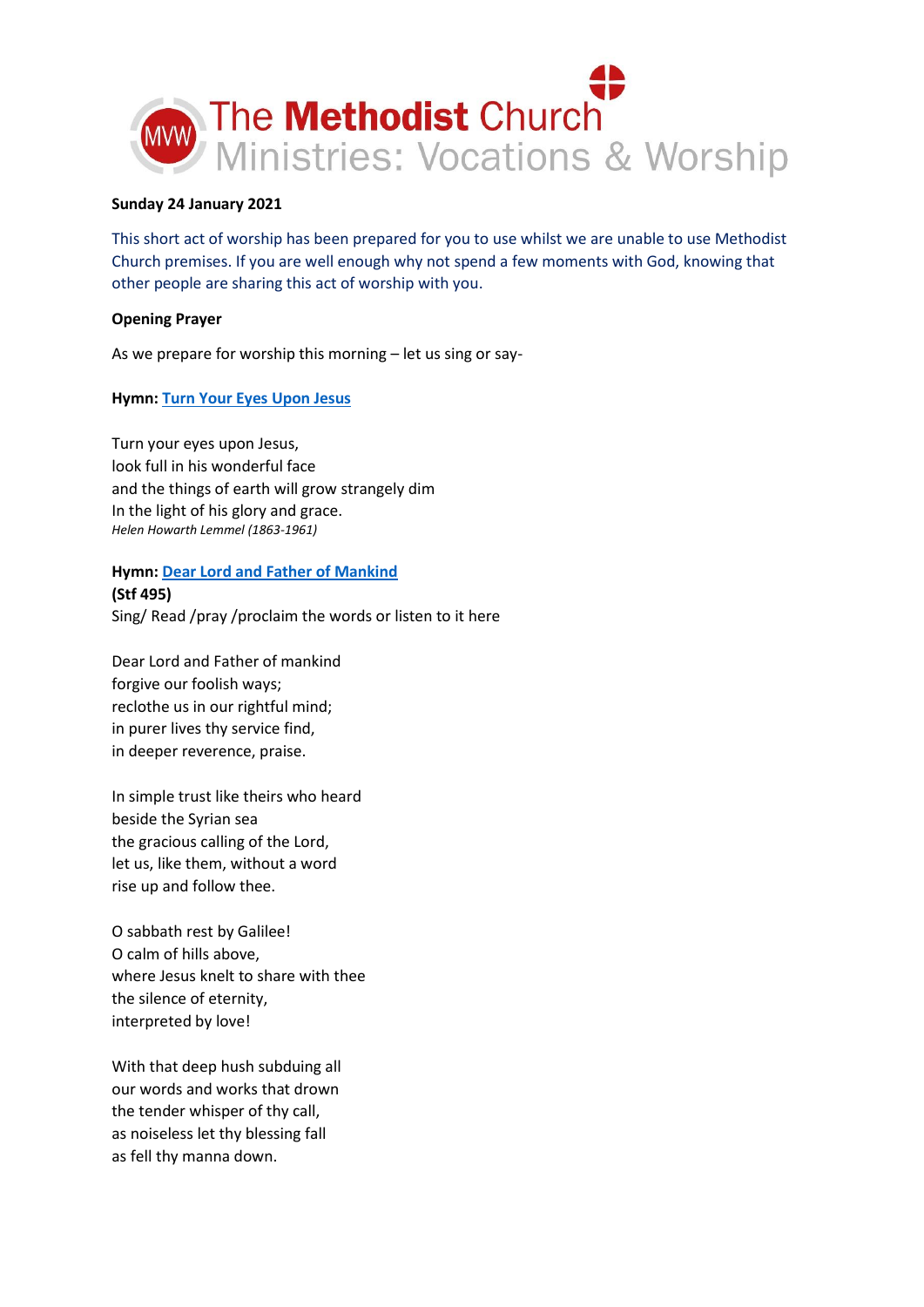Drop thy still dews of quietness, till all our strivings cease; take from our souls the strain and stress, and let our ordered lives confess the beauty of thy peace.

Breathe through the heats of our desire thy coolness and thy balm; let sense be dumb, let flesh retire; speak through the earthquake, wind, and fire, O still small voice of calm!

*John Greenleaf Whittier (1807-1892)*

#### **Let us pray together**

Lord God, despite the restrictions placed upon us and the circumstances in which we are living in these days, we are thankful that we can turn our eyes upon you to praise and worship you the living God, drawing comfort in the knowledge of your gracious and compassionate nature. We are conscious Lord of those who have not been able to meet with others, concerned perhaps not to be in other people's company because of health reasons. We think of them now, think of them sitting where they normally would be on a Sunday in church. ...............We ask you Lord, to bless them, just where they are now, uniting us together through the love of Christ. Amen.

#### **Prayer of confession**

Gracious God, you offer us new life in Christ, yet so often we try to live in our own way and in our own strength. We stray from the paths you want us to follow. Forgive us for our half-hearted efforts, our self-centredness, our selfish prayers. Challenge our minds and hearts and lead us towards your truth.

Hear good news. For all who put their trust in Christ. Jesus says: 'Your sins are forgiven.' Amen. Thanks be to God

# **Today's Reading from the Old Testament** [Jonah 3:1-5,10](https://www.biblegateway.com/passage/?search=Jonah+3%3A1-5%2C10&version=NIV) **Today's Gospel Reading:** [Mark 1:14-20](https://www.biblegateway.com/passage/?search=Mark+1%3A14-20&version=NIV)

### **Time to Reflect**

Just as Jesus called Peter and Andrew, James and John, so he calls us to follow him. Just as they had to make a decision to do so, so do we. He calls us because he wishes to make us more useful to him, to make our lives more fruitful in the changing world around us. It's a challenge because to follow him, means letting him take the lead. If he says do it, we do it. If he says don't do it, we don't do it.

Following Jesus means accepting him as the way, as far as our lives are concerned, taking him as the truth. God's truth to us. It means accepting that he is the life, our life, and without him there is no life as God intended it to be.

So, if that is the case, the question is.......How are we doing - answering his call and following him?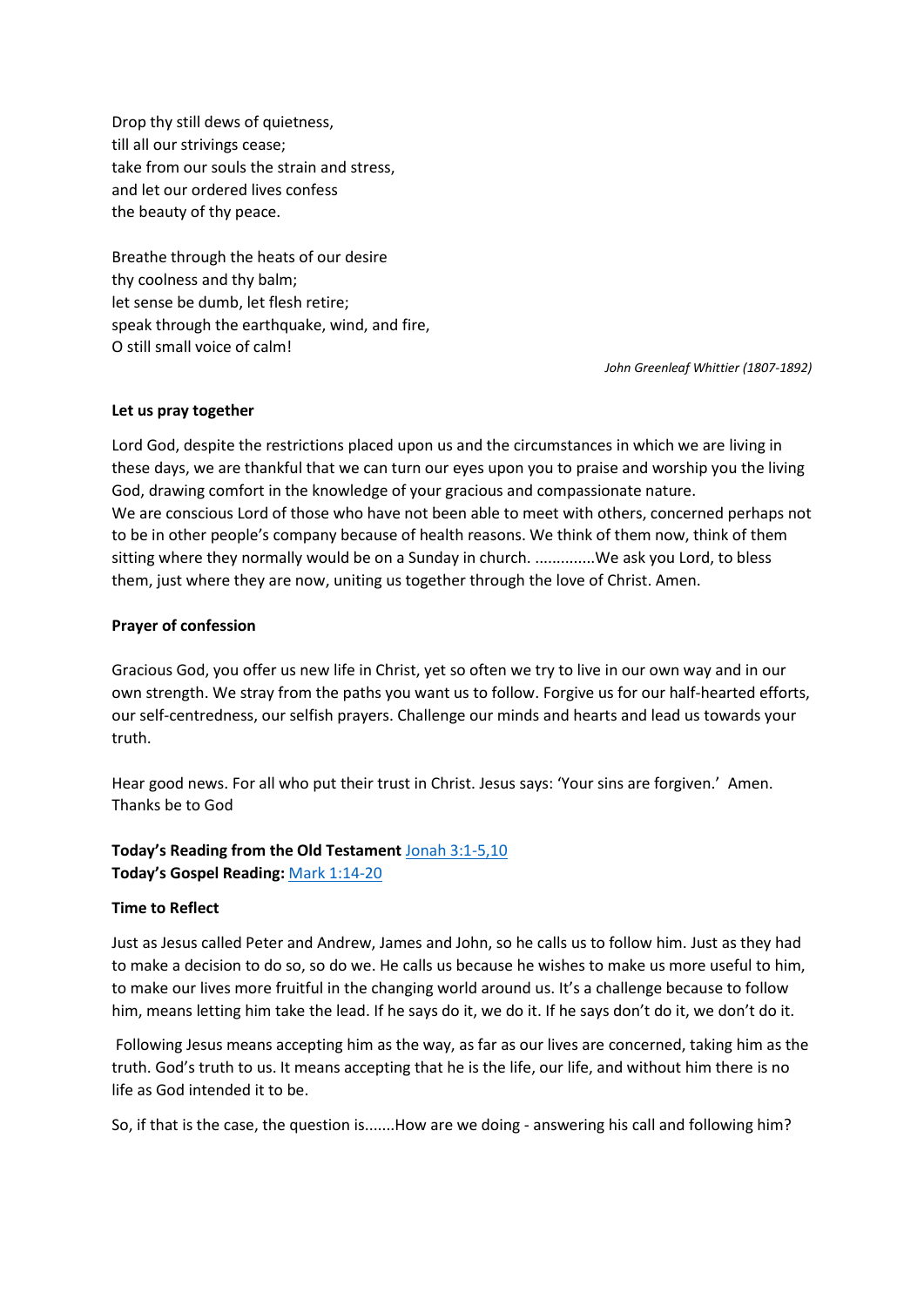You see, following Jesus is a transforming work, a continuing work because the day we came to the Lord was only a beginning of a conversion process that started and goes on and on. It really means 'our becoming something we were not'.

So, are we further forward now than when we made that commitment to be a follower?

We can answer that question for ourselves because we know, if over the years, we have been able to do things that before we just couldn't do. Like, talk to other people about our Christian experience, discuss God's word with one another, share our doubts as well as our joyful discoveries; being aware of the knowledge of God's help at our side at difficult times.

Can we say now that, looking back, we have known his presence and direction in our lives? Do we continue to do so? And what about the future? Those disciples Jesus called had no idea where his call would take them. They just went with him and continued to follow him which is what he expects of us too.

Take a time to sit quietly

# **A time of prayer**

Lord God, throughout history you have called people to respond to your challenge to follow you, undaunted by the task to which they were called believing that you would guide and lead them, inspire and enable them to fulfil the work to which they were called. We give thanks for those whose faithful discipleship and friendship encouraged and guided us. Help us to learn from their example and to respond faithfully and willingly whenever you call. Help us to have faith to follow wherever you lead.

We ask these prayers in the name of the Lord Jesus Christ and share together in the Lord's Prayer

# **The Lord's Prayer**

Our Father who art in heaven Hallowed be thy name Thy kingdom come…… Thy will be done On earth as it is in heaven Give us this day our daily bread And forgive us our trespasses As we forgive those who trespass against us And lead us not into temptation But deliver us from evil For thine is the kingdom The power and the glory For ever and ever Amen